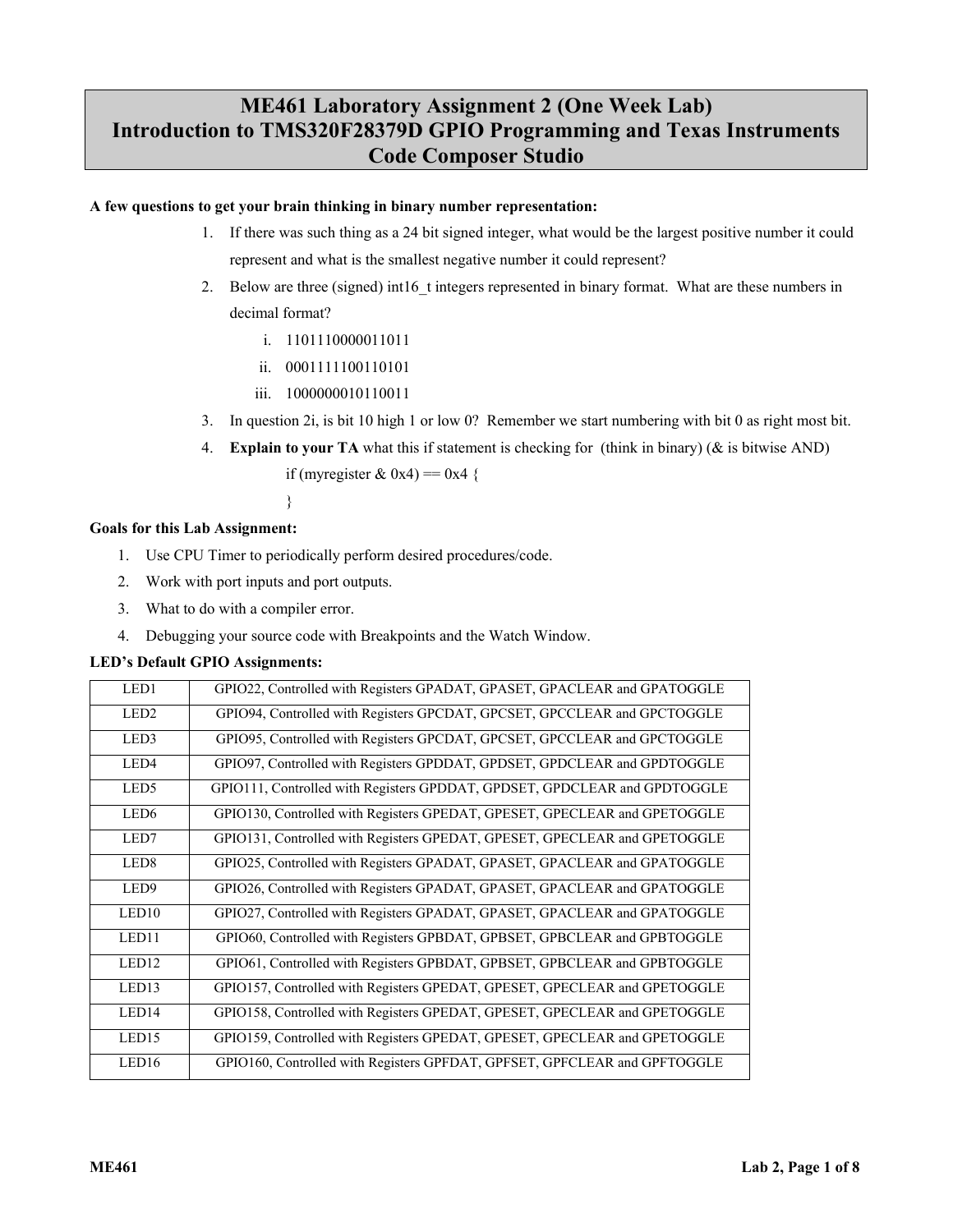## **Push Button's Default GPIO Assignments:**

| P <sub>R1</sub>  | GPIO4, Read bit status with Register GPADAT |
|------------------|---------------------------------------------|
| PB <sub>2</sub>  | GPIO5, Read bit status with Register GPADAT |
| P <sub>B</sub> 3 | GPIO6, Read bit status with Register GPADAT |
| P <sub>R4</sub>  | GPIO7, Read bit status with Register GPADAT |
| JoyStick PB      | GPIO8, Read bit status with Register GPADAT |

**GPIO Register Use when GPIO pin set as Output:** The GPIO Registers are 32 bit registers but we use unions and bitfields in the C/C++ programming language to control just one bit of the 32 bit register at a time. The ".all" part of the  $C/C++$  union is the entire 32bit register. The ".bit.GPIO19" is just one bit in the 32 bit register. So these two lines of C code perform the same operation:

GpioDataRegs.GPASET.all = 0x00000800; //You have to think a little with this code to know that bit 11 is being set. GpioDataRegs.GPASET.bit.GPIO11 = 1; //This line of code is somewhat easier to understand that we are setting the  $11<sup>th</sup>$ bit.

| Register  | Usage                                                               | Example                                                                     |
|-----------|---------------------------------------------------------------------|-----------------------------------------------------------------------------|
| GP?DAT    | $GP?$ DAT.bit. $GPIO? = 1$ , Sets that Pin High, 3.3V               | GpioDataRegs.GPADAT.bit.GPIO19 = 1; Sets GPIO19 High/3.3V                   |
|           | $GP?DAT.bit.GPIO? = 0$ , Sets that Pin Low, $0V/GND$                | GpioDataRegs.GPADAT.bit.GPIO19 = 0; Sets GPIO19 Low/0V                      |
| GP?SET    | $GP?SET.bit.GPIO? = 1$ , Sets that Pin High, 3.3V                   | GpioDataRegs.GPBSET.bit.GPIO37 = 1; Sets GPIO37 High/3.3V                   |
|           | $GP?SET.bit.GPIO? = 0$ , Does Nothing                               | GpioDataRegs.GPBSET.bit.GPIO37 = $0$ ; Does Nothing                         |
| GP?CLEAR  | $GP?CLEAR.bit.GPIO? = 1$ , Sets that Pin Low, $0V/GND$              | GpioDataRegs.GPCCLEAR.bit.GPIO70 = 1; Sets GPIO70 Low/0V                    |
|           | $GP?CLEAR.bit.GPIO? = 0, Does Nothing$                              | GpioDataRegs.GPCCLEAR.bit.GPIO70 = $0$ ; Does Nothing                       |
| GP?TOGGLE | $GP?TOGGLE.bit.GPIO? = 1$ , Sets Pin opposite of its current state. | GpioDataRegs.GPDTOGGLE.bit.GPIO98 = 1; was 3.3V then 0V or was 0V then 3.3V |
|           | $GP?TOGGLE.bit.GPIO? = 0$ , Does Nothing                            | GpioDataRegs.GPDTOGGLE.bit.GPIO98 = $0$ ; Does Nothing                      |

**GPIO Register Use When GPIO Pin Set as Input:** Each GPIO pin, when setup as an input, has an internal pull-up resistor that can either enabled/connected or disabled/disconnected to that GPIO pin. With the passive push button on our breakout board, we will need to enable the pull-up resistor.

| Register | Usage                                                           | Example                                                       |
|----------|-----------------------------------------------------------------|---------------------------------------------------------------|
| GP?DAT   | If GP?DAT.bit.GPIO? is equal to 1 then the Pin is High, 3.3V    | if (GpioDataRegs.GPADAT.bit.GPIO19 == 1) {                    |
|          | If GP?DAT.bit.GPIO? is equal to 0 then the Pin is Low, $0V/GND$ | //code that needs to run when input pin GPIO19 is $High/3.3V$ |
|          |                                                                 | else                                                          |
|          |                                                                 | // code that needs to run when input ping GPIO19 is $Low/0V$  |
|          |                                                                 |                                                               |

## **Laboratory Exercises**

# **Exercise 1**:

First, make sure your repository is up to date at the github-dev.cs.illinois.edu website. Under Lab 1, find the Git help file titled "Using the ME461 Repository" and read and perform the steps of the last section of the document titled "Course File Updates." These steps will pull the latest updates from the class repository you forked in Lab 1. This procedure can be a bit confusing so ask your TA for help if needed. **You should perform these steps each time you come to a new lab session** to make sure you have the latest starter code.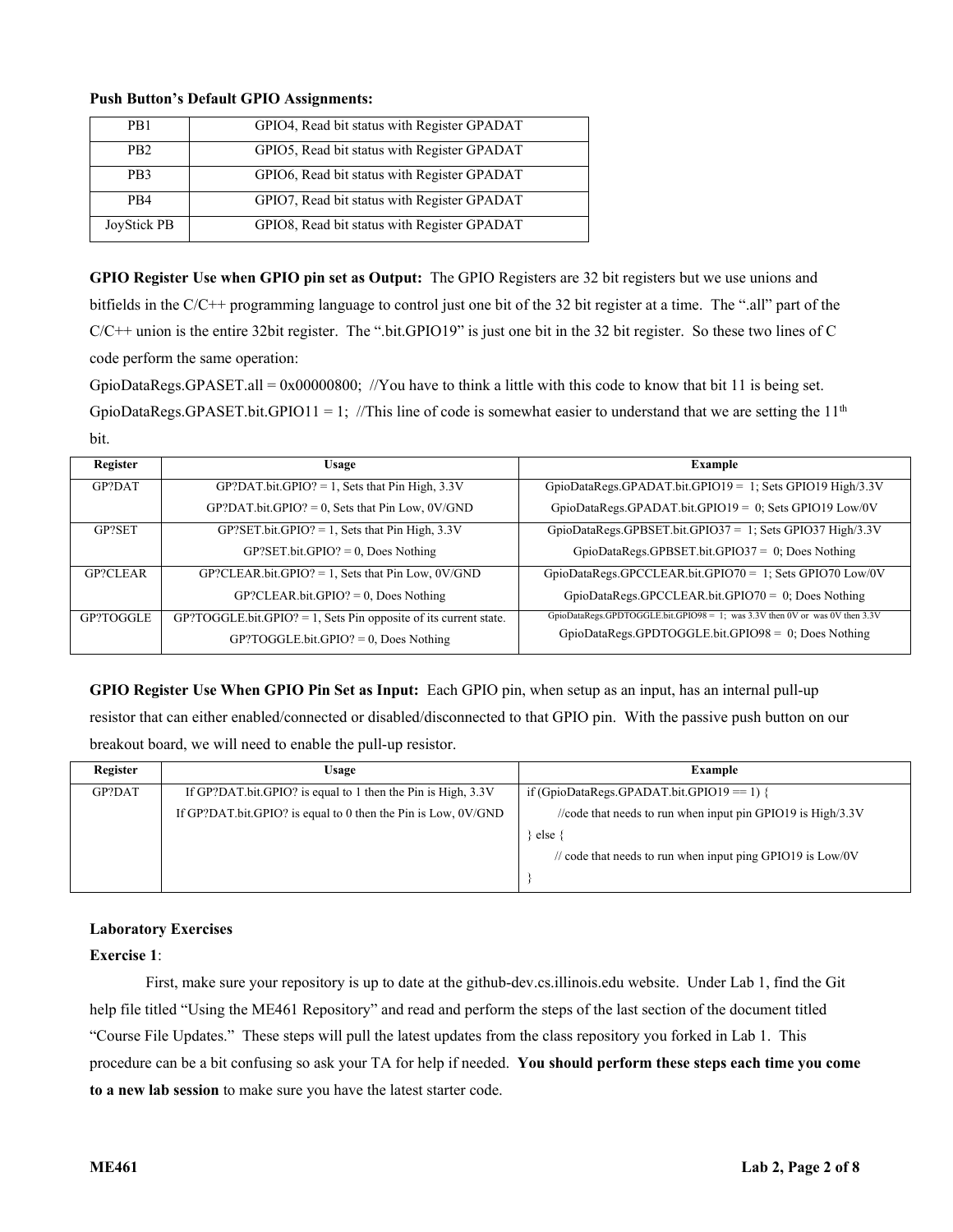Now that you have the updates, import "labstarter", instructions in Lab 1 or your HowTo document, to create a new project in your workspace and call it lab2. Once you have your new lab2 project perform the below steps.

1. For this lab, you will only be using CPU Timer 2's interrupt service routine "cpu\_timer2\_isr(void)". We will leave the timer0 and timer1 functions in our source code but we will not enable timer0 or timer1. So in main() find the two lines of code that set the TIE (Timer Interrupt Enable) bit to enable timer 0 and timer 1. Comment these two lines so they are not included in your program. i.e.

 $//CpuTimer0Regs.TCR.al = 0x4000;$ 

 $//CpuTimer1Regs.TCR.al = 0x4000;$ 

- 2. In main() find the "ConfigCpuTimer" function call for CPU Timer 2 and set its period to 0.25 seconds. Also find CPU Timer 2's interrupt function "cpu\_timer2\_isr." Note that in this function, it is blinking on and off the blue LED on the Launchpad. Build and Debug this code to make sure that the code compiles and runs. You should see the blue LED blinking on and off every half second. Once that is working, terminate your debug session so you are back in Edit mode. Before going to the next step, let's take a few minutes to think about the period value that you passed to the "ConfgiCpuTimer" function. 0.25 seconds is a large number of microseconds so you may have thought about what the largest acceptable number is to pass to this period parameter. To find this largest period setting we need to look at the TIM (timer register) and PRD (period register) registers of the CPU Timers. Both the PRD and TIM registers are 32 bits long and they each store a 32 bit unsigned integer. The TIM register starts at 0 and counts up by 1 every 1/200000000 seconds (200Mhz). Whenever the TIM register reaches the value stored in the PRD register an interrupt event is issued calling the CpuTimer2 interrupt service routine. At this moment, the TIM register is also set back to 0 to start timing again. Knowing that a 32 bit unsigned integer has a maximum value, what is the largest period in seconds that the CPU Timers can be set to? **Explain your answer to your TA.**
- 3. Create a global int32\_t variable and name it something like "numTimer2calls." Inside the cpu\_timer2\_isr function increment that variable by one each time that function is entered. In addition, every time the function is entered, set the already defined global variable "UARTPrint" to 1. By doing this you are telling the main() while loop to print text through a UART serial port to your PC. Find this serial printf() function call in the main() while loop. Does it make sense that when you set "UARTPrint" to 1, the while loop will call the serial printf function? Why is UARTPrint set to zero inside the "if" after serial\_printf is called? **Explain to your TA.** Change the text so that it prints your "numTimer2calls" global variable. Since "numTimer2calls" is a 32 bit integer you will need to use the **%ld** formatter. Also have the serial printf() function print the value of the numRXA variable just as it does in the default serial\_printf() statement.

To see this printed text you need to install a serial terminal on you PC. TeraTerm is already installed on the Windows machines in lab. *On Mac do a web search for the "screen" application.* We need to figure out what serial port COM number your USB serial port is using. The easiest way to find this is to run "Device Manager" in Windows and find the "Ports" item. Under ports find the COM number for the device titled "XDS100 Class USB Serial Port". Run Tera Term and select the "Serial" item and find the XDS100 COM port in the list of COM ports. Final thing to do is change the Baud (or Bit) speed of the COM port. Still in Tera Term select the menu item "Setup" and then "Serial Port…". Change the "Speed" to 115200 if it is not already. Build and Debug your code and check that the LaunchPad's blue LED is still blinking and your text is printing to Tera Term. As in Lab 1,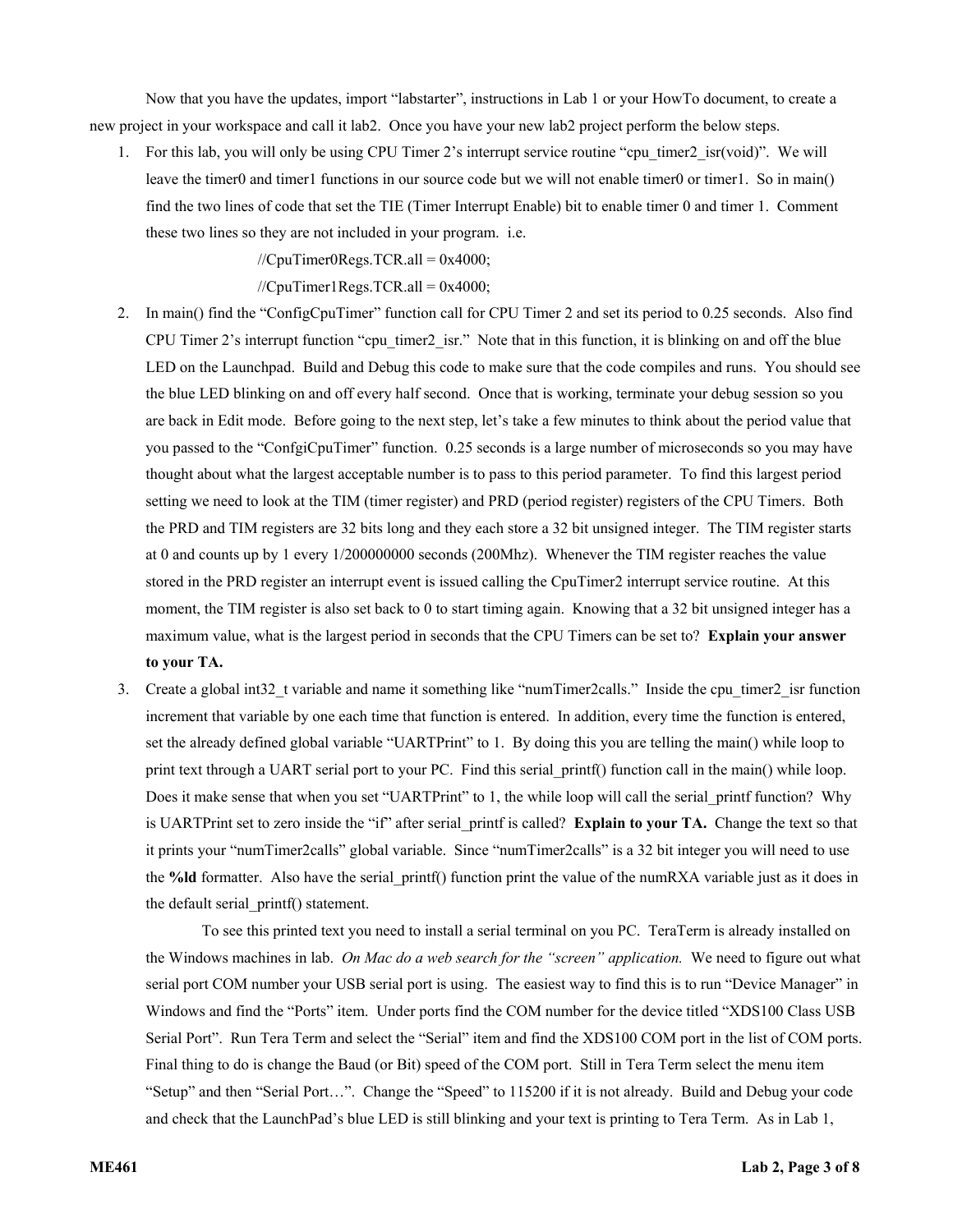type text in Tera Term to increment the "numRXA" variable that you are printing. We will not use numRXA in this lab, but just wanted to show that the UART is receiving characters along with transmitting characters.

- 4. Write two worker functions "void SetLEDRowsOnOff(int16\_t rows)" and "int16\_t ReadSwitches(void)".
	- void SetLEDRowsOnOff(int16\_t rows) takes a 16 bit integer as a parameter. The five least significant bits of this integer determine if the five LED rows are on or off. Bit 0 determines the bottom most row's state. Bit 1 determines the next up row's state. Bit 2 determines the middle row's state. Bit 3 determines the second from the top row's state. Bit 4 is the top row's state. So for example if  $18 (0x12)$ , which is binary 10010) is passed to your function then the top row of LEDs should be ON and the second to the bottom row of LEDs should be ON. Use five if statements inside your function to check, using the bitwise AND, &, operator, if the integer passed to your function has the least significant five bits either individually set or cleared. If set, turn ON the corresponding row. If cleared, turn OFF the corresponding row. See the above tables for definitions and example code in the comments of the LEDPatterns.c file on writing to the registers that control the LEDs. I want you using the GP?SET and GP?CLEAR registers to turn on or off the LEDs. To test this function you could increment a global int16 t variable by 1 in your CPU timer 2 interrupt routine and pass this value to your SetLEDRowsOnOff function. What happens if the number passed to SetLEDRowsOnOff() is greater than 31? **Explain to your TA.**
	- int16 t ReadSwitches(void) returns a 16 bit integer that the least significant four bits indicates the state of the four push buttons. (Note that when each of the push buttons are not pressed the GPIO pin reads a 1 or high voltage. When pressed the GPIO pin reads a 0 or ground. This is because the IO pin is using an internal pullup resistor.) This function should have four if statements and use the bitwise OR, "|" operator to appropriately set bits of a local variable that will be returned by this function. So start the return variable at zero. Then if switch 1 is pressed OR 0x1 with local variable. If switch 2 is pressed OR 0x2 with variable. If switch 3 is pressed OR ??? with variable. If switch 4 is pressed OR ??? with variable. Finally return the local variable with the "return" instruction. See the above table for the GPIO pins that are connected to the push buttons and that are setup as inputs with pull-up resistor enabled in the default code.
- 5. Now that you have these worker functions, make your program a bit more interesting. Add code in your CPU timer 2 interrupt function so that you display to the LED rows the value returned from your ReadSwitches() function. Do this by creating a global int16 t variable and assign it the value returned from ReadSwitches(). Pass this global variable to your SetLEDRowsOnOff(value) function to see its binary value displayed on the LED rows. Also print this global variable by adding it to the serial printf function in main()'s while loop. Make sure to use the %d formatter because this is an int16 t variable.

# **Show this working to your TA.**

## **Exercise 2**:

1. To get some more practice with starting a new project, create **another** new project by importing the labstarter example and renaming it and its main source file. Again, disable CPU timer0 and timer1's interrupt by commenting out:

> $//$ CpuTimer0Regs.TCR.all = 0x4000;  $//$ CpuTimer1Regs.TCR.all = 0x4000;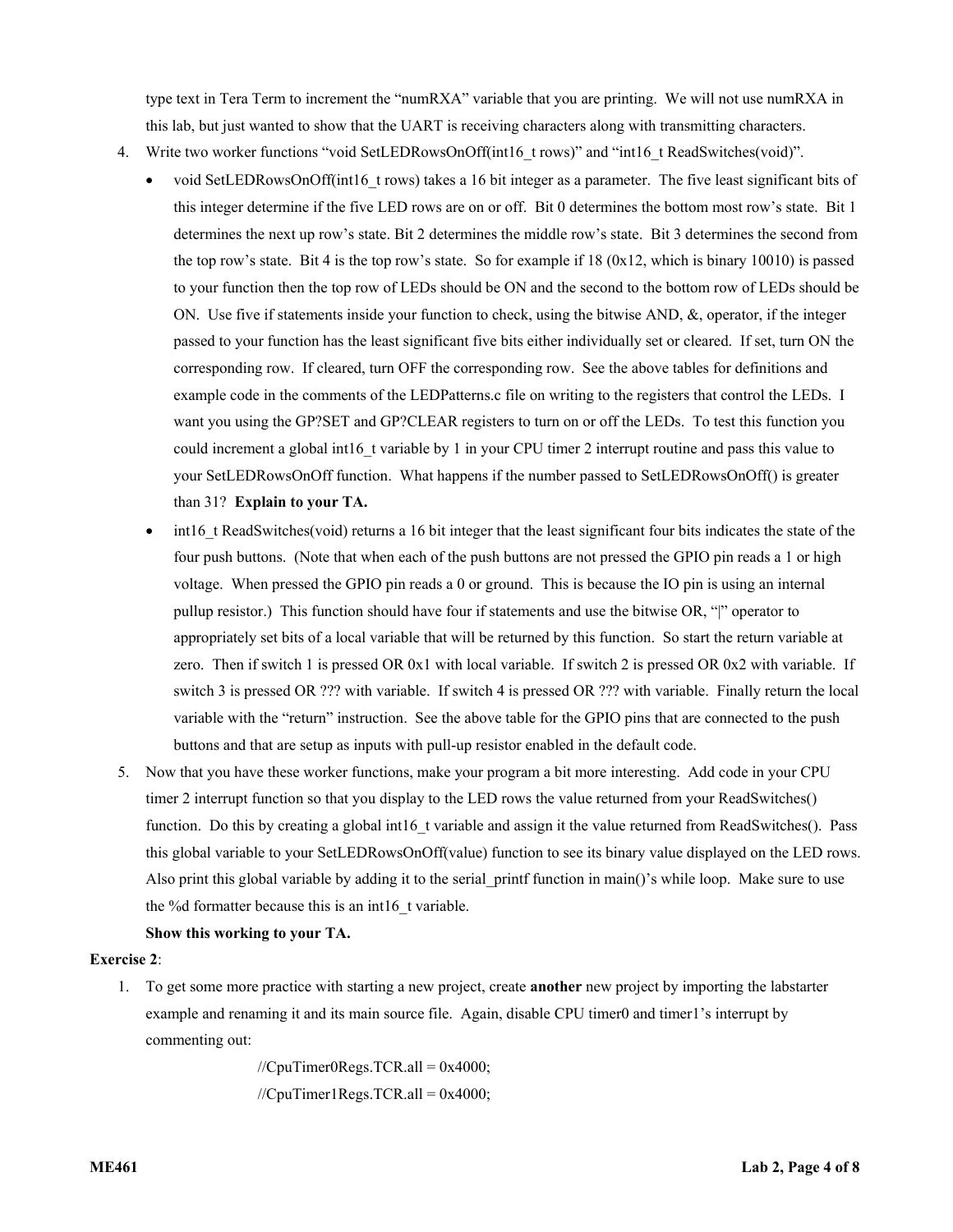Change the period of CPU timer 2 to 0.25 seconds. Also copy from your previous project the two worker functions you created. **Do not modify these worker functions. Instead use them "as is" in the below steps.**

2. Change the code in cpu timer2 isr to increment a global 32 bit integer (you create) by 1 every time timer 2's interrupt function is called. Pass this count variable to the SetLEDRowsOnOff() function to display the least significant 5 bits of your count variable to the five LED rows. This is similar to what you coded to test your SetLEDRowsOnOff() function in exercise 1. Compile, download to the DSP and verify that indeed the LED rows are counting in binary. Add one more item to this code as an exercise to see the use of bitwise operators in C. Calling the ReadSwitches() function, use an "if" statement and the bitwise C operator & to check if push buttons 2 and 3 are pressed. If both of these push buttons are pressed, stop incrementing the global count integer. If one or both are released, continue counting. Again compile and download to the DSP. When your code is working, **demonstrate your application to your TA**.

#### **Exercise 3**: Breakpoints and Watch Windows

Starting with the code you just finished, we want to experiment with adding breakpoints to your code and using the "Expressions window" to edit the values of your variables.

- 1. In your previous code (with the DSP halted), put your cursor over the integer variable that you are incrementing. You should see that the value of the variable appears. Run your code, halt it again, and again put your cursor over the variable to confirm that it changes.
- 2. An easier method than using the cursor repeatedly is to add the variable to the Expressions window. When the DSP is halted, the Expressions window displays the current value of each variable in the Expressions window. To add your counting integer variable to the Expressions window, highlight the variable and then right-click, then select **Add Watch Expression…**. The variable will appear in the Expressions window with the current value of the variable. The Expressions window dialog is also found under the View menu.
- 3. Next play a bit with adding breakpoints and single stepping through a section of code. The code you have written to this point is very small. Add the following nonsense code to allow for easy use of breakpoints and code stepping. At the top of your C-file, but below the #includes, add the following global variables:

float  $x = 6.0$ ; float  $x2=2.3$ ; float  $x3=7.3$ ; float  $x = 7.1$ ; Then inside your CPU timer 2 interrupt function add this nonsense code:  $x4 = x3 + 2.0$ ;  $x3 = x4 + 1.3$ ;  $x1 = 9 \times 2$ ;  $x2 = 34 \times x3$ ;

Build and load your code. Add a breakpoint to your code by double clicking on the left gray margin of your source file. A breakpoint is a location where the program will literally halt during execution. This allows you to check the values of your variables during operation. After a breakpoint, you can single step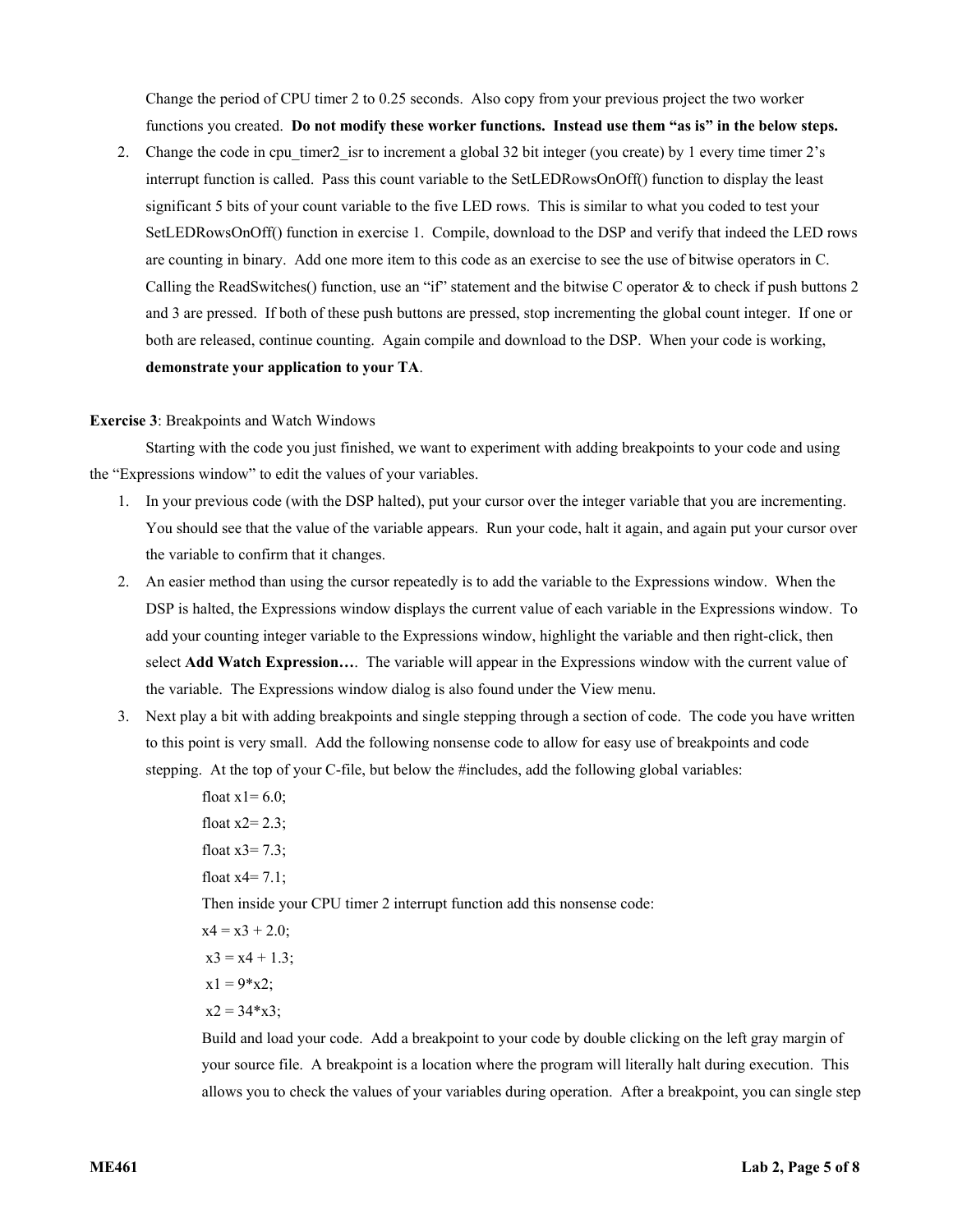through your code (F5) and watch the variables update as different calculations are performed. You remove breakpoints by again clicking in the left gray margin.

4. If you happened not to receive any compiler errors during any of the above exercises, you should intentionally add some errors to your code so that you will see how CCS will alert you during the build process. Try double clicking on the error message. The editor will then take you to the line of code that has the error.

## **Exercise 4:**

Still using the code from Exercise 2 and 3 make a few modifications. For many of our lab assignments we will want to have at least one of our timers running at a fast periodic rate. Most of the time that will be somewhere between a period of 1ms to 5ms. I would not be surprised though, if some of your projects will require you to run code at an even faster rates and the F28379D can definitely handle periodic rate of 0.1ms to 0.02ms. For this exercise, use a period of 1ms. which can also be stated as a sample frequency of 1Khz. Change CPU Timer 2's period to 1ms in order that CPU Timer 2's interrupt function is call once every millisecond.

The F28379D can do a huge amount of instructions every 1ms, but there are some things you do not want the processor performing every 1ms. For example the printing to Tera Term, if we printed every 1ms our eyes would not be able to see all the text spilling to the screen. Also calling the SetLEDRowsOnOff() function every 1ms would cause a blur if LED changes. So add code to your CPU Timer 2 interrupt function to only print every 100<sup>th</sup> time the function is called. The % (mod) operator is perfect for this. Mod returns the remainder of an integer divided by another integer. i.e. (56 % 5)  $= 1$ . So using the int32 t integer that you are incrementing every time in the timer interrupt, write an if statement with a %  $(mod)$  condition that causes the if statement to be true every  $100<sup>th</sup>$  time in the timer interrupt. Inside this if statement, perform all code that makes sense to run at the slower rate.

#### **Demo this to your TA.**

#### **Lab Check Off:**

- 1. Demonstrate your first application that continually checks the status of the four pushbuttons and displays their current state on the five LED rows. One row should always be off since there are only four push buttons.
- 2. Demonstrate your second application that updates a counter every quarter second and outputs the least significant 5 bits of the count to the five LED rows. The count should stop if both pushbuttons 2 and 3 are pressed and resume when one or both of them are released.
- 3. Demonstrate that you know how to use Breakpoints and the Watch Window to debug your source code.
- 4. Demonstrate your 1ms timer period code working.
- 5. For your lab submission submit your working **commented** code to your Box folder in a subfolder named "Lab2". Take time to add comments explaining what you understand is happening in the code you wrote and the functions in which your code is running. Please make it obvious in your submission which code is for each exercise. I do not want short, hard to understand, comments. Instead, I would like short paragraphs explaining the code you wrote.
- 6. HowTo Document items:
	- a. Anything you learned and need to remember about writing you own functions and calling your own functions. (Or anything else you would like to is always good.)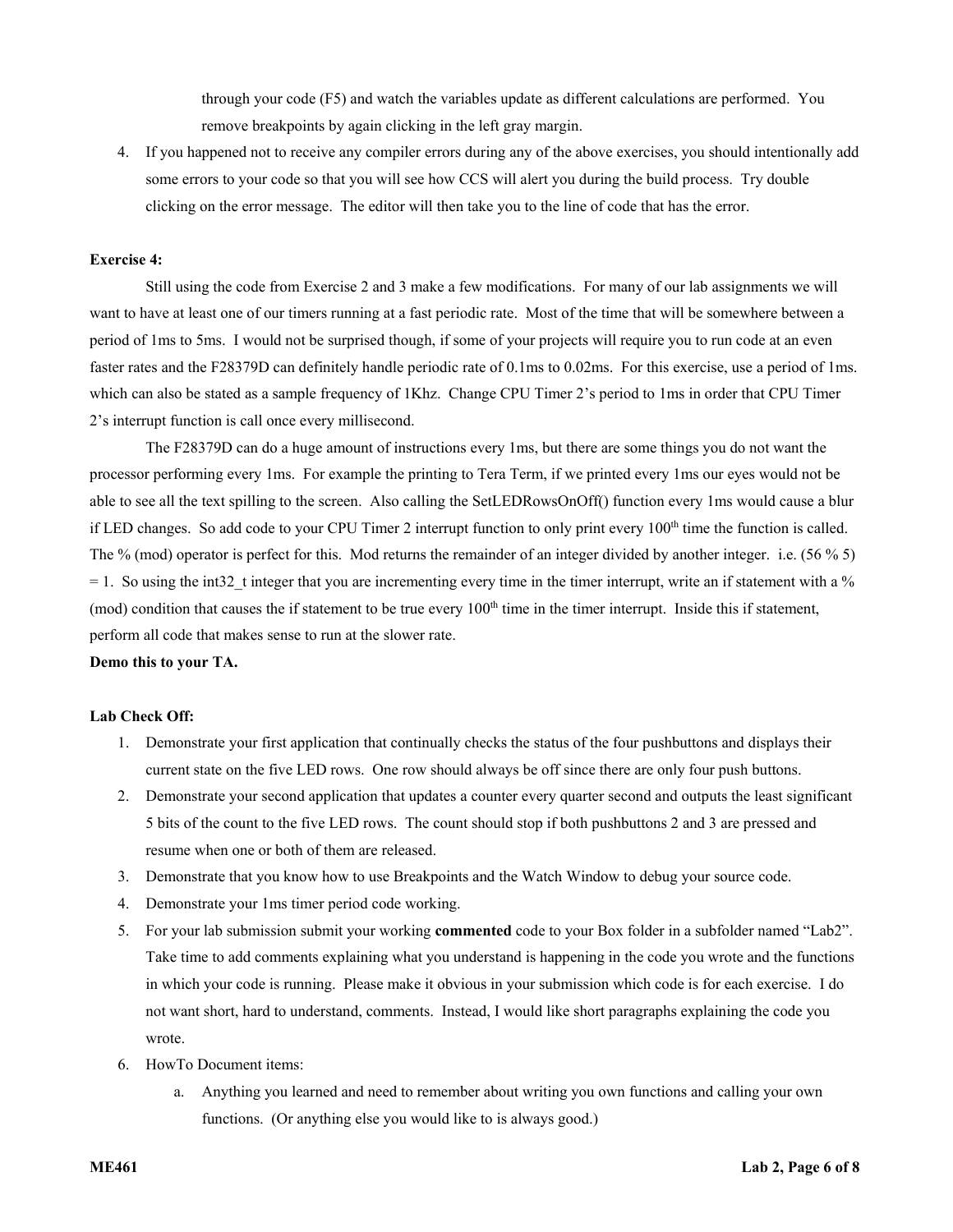- b. Study the code given, and that you wrote, for using GPIO4, 5, 6, & 7 as inputs for sensing if the four pushbuttons are pressed or not pressed. Note the initializations of these four GPIOs in the main() function. For the HowTo Document create a section titled "Setting up and using a GPIO as an input". GPIO52 happens to be a GPIO we currently do not use in the lab assignments. In this section, describe the code that would be needed to setup GPIO52 as an input to read a passive pushbutton type sensor. Then what line of code would you write to read if the pushbutton is pressed or not pressed? Finally if the signal connected to GPIO52 was actively driven high or low by a device, (like an IC, integrated circuit) what would you change in the setup lines of code in main()?
- c. Take some time to understand bitfields in C better. In your own words, explain what bitfields are doing for us in C. For Example here is the bitfield for the GPADAT register:

| struct GPADAT BITS { | // bits description              |
|----------------------|----------------------------------|
| Uint16 GPI00:1;      | // 0 Data Register for this pin  |
| Uint16 GPI01:1;      | // 1 Data Register for this pin  |
| Uint16 GPI02:1;      | // 2 Data Register for this pin  |
| Uint16 GPI03:1;      | // 3 Data Register for this pin  |
| Uint16 GPI04:1;      | // 4 Data Register for this pin  |
| Uint16 GPI05:1;      | // 5 Data Register for this pin  |
| Uint16 GPI06:1;      | // 6 Data Register for this pin  |
| Uint16 GPI07:1;      | // 7 Data Register for this pin  |
| Uint16 GPI08:1;      | // 8 Data Register for this pin  |
| Uint16 GPI09:1;      | // 9 Data Register for this pin  |
| Uint16 GPI010:1;     | // 10 Data Register for this pin |
| Uint16 GPI011:1;     | // 11 Data Register for this pin |
| Uint16 GPI012:1;     | // 12 Data Register for this pin |
| Uint16 GPI013:1;     | // 13 Data Register for this pin |
| Uint16 GPI014:1;     | // 14 Data Register for this pin |
| Uint16 GPI015:1;     | // 15 Data Register for this pin |
| Uint16 GPI016:1;     | // 16 Data Register for this pin |
| Uint16 GPI017:1;     | // 17 Data Register for this pin |
| Uint16 GPI018:1;     | // 18 Data Register for this pin |
| Uint16 GPI019:1;     | // 19 Data Register for this pin |
| Uint16 GPI020:1;     | // 20 Data Register for this pin |
| Uint16 GPI021:1;     | // 21 Data Register for this pin |
| Uint16 GPI022:1;     | // 22 Data Register for this pin |
| Uint16 GPI023:1;     | // 23 Data Register for this pin |
| Uint16 GPI024:1;     | // 24 Data Register for this pin |
| Uint16 GPI025:1;     | // 25 Data Register for this pin |
| Uint16 GPI026:1;     | // 26 Data Register for this pin |
| Uint16 GPI027:1;     | // 27 Data Register for this pin |
| Uint16 GPI028:1;     | // 28 Data Register for this pin |
| Uint16 GPI029:1;     | // 29 Data Register for this pin |
| Uint16 GPI030:1;     | // 30 Data Register for this pin |
| Uint16 GPI031:1;     | // 31 Data Register for this pin |
| };                   |                                  |

Each of the values in the Bitfield, GPIO0, … , GPIO24, etc can only beset to 0 or 1 because each GPIO is given only 1 bit (:1). (0 sets the GPIO to low or GND. 1 sets the GPIO to high or 3.3V.) If GPIO2 for example is set to 5, the code would compile, but it would be the same as setting GPIO2 to 1 because only the bottom bit (bit 0) is looked at in the assignment statement. So answer this question where the ".all" statement is the entire 32 bit register and the Bitfield elements only access one bit of the register. After answering this below question, would you say the Bitfield method is a bit easier to understand?

Using bitfields, we could check if two bits where set in the GPADAT register with the following if statement:

if ((GpioDataRegs.GPADAT.bit.GPIO12 == 1) && (GpioDataRegs.GPADAT.bit.GPIO13==1)) {

// do something